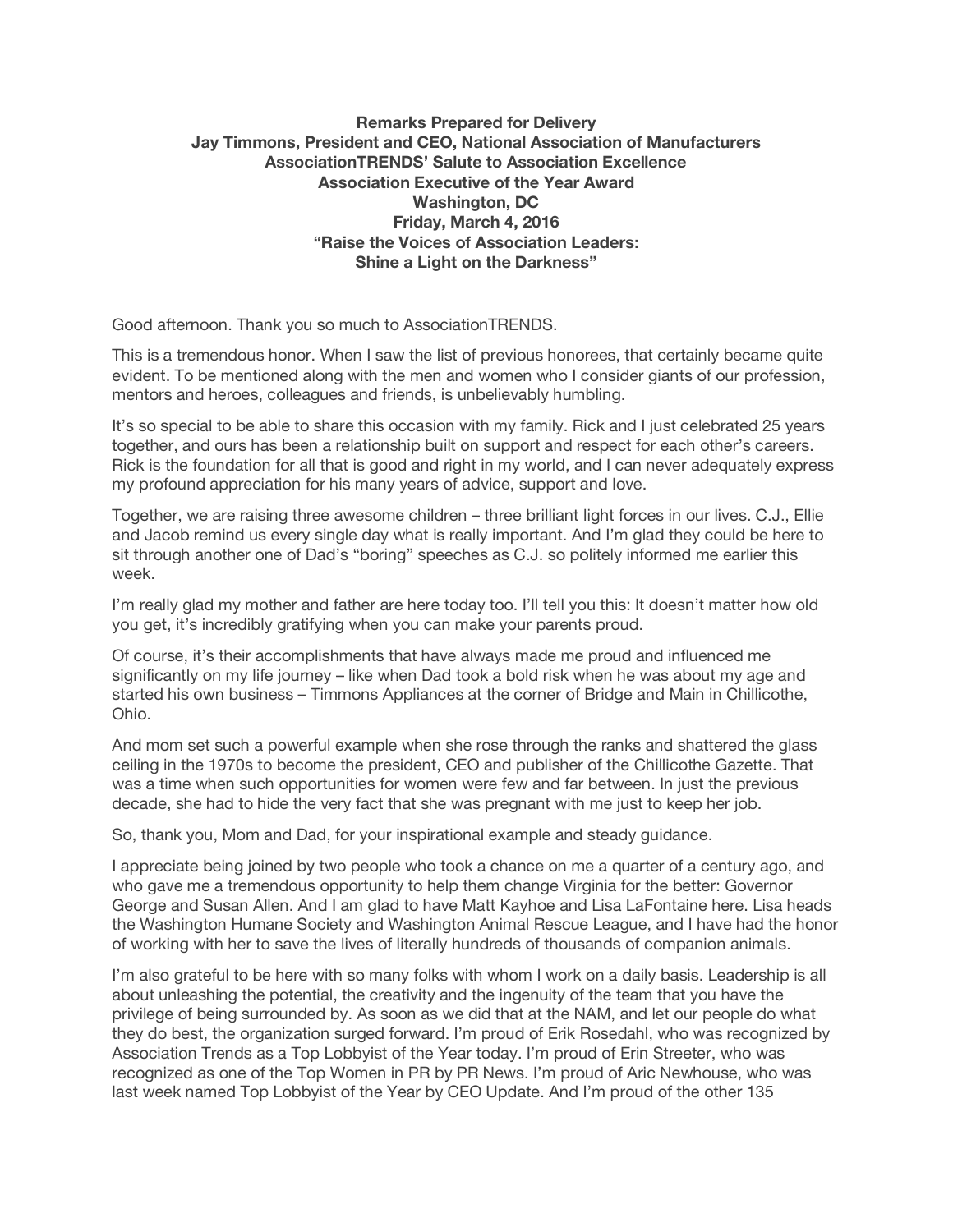members of the NAM Team who have made us an award-winning association. I am continually in awe of your talent, skill, and commitment…and I am energized to stand with you to fight for the success of our members and our country.

Today, I want to talk about something more than just the issues for which we are expected to fight. More than the traditional role of the association executive. More than what might be considered the "comfort zone" for all of us.

\*\*\*

As association leaders, we have a unique platform – one we can use to shine a light on the darkness that is pervading our political system, and the division it has created in our country.

At some point, our journey as an association executive will come to a conclusion. Retirement will come – hopefully many years down the road. Probably about the time when Tom Donahue is just reaching the midpoint of his career. But when it does, will we say to ourselves, "I made it through, I survived by keeping my head down, by playing it safe?"

Or will we be able to look back with a sense of accomplishment, knowing that we helped to move the needle of public opinion….to lift people up who thought they were left behind….to help those who live in the shadows become productive contributors to our economy…. to remove the stain of discrimination on our society….to speak up for those to whom justice has been denied?

It's what our members do every single day. And they expect us to be a force multiplier for their enlightened examples.

Our platform….our podium….our voices….they are loud….and strong….and they're needed more than ever before, to ensure that our nation remains exceptional, and a beacon for the entire world.

Associations represent the best of American values: collaboration, consensus, and coalitionbuilding. We bring people together to lift others up – to move our country forward, to strengthen our industries, to expand opportunity, and to give voice to our First Amendment rights.

Associations have a long history that deserves celebration. Together, we've weathered challenging times in our nation's history. Many of the people in this room have been around Washington a long time, and there are numerous battle scars to show for it. But for the most part, we understood the rules of the game, and we worked within a well-defined system with mutual respect and dignity.

Today, though, conventional wisdom in politics is no more. What we thought were tried and true basic rules of decency have been thrown out the window.

At this event last year, John Engler, who was the 2015 honoree and also my predecessor at the NAM, issued a call to action for us to bridge the partisan divide and tone down the rhetoric.

In Washington, partisanship for the sake of partisanship has stalled far too much progress. But it's more than that. The divisions in our country are not just political or partisan. This vitriol in this presidential election has taken us far beyond Republican versus Democrat. And if you love this country and everything she represents, it's nothing less than horrifying.

Too many candidates are tapping in to the most savage instincts of the voters. They offer no concrete plans to improve our economy, no logical agenda to keep us safe, no vision to build our future.

When the news is filled with grim and frightful reports, from racial tensions and injustices, to the uncertainty of the job market for working Americans, to the fear of parents for the safety of their children even when they are at school….it's not surprising that voters would reject the status quo.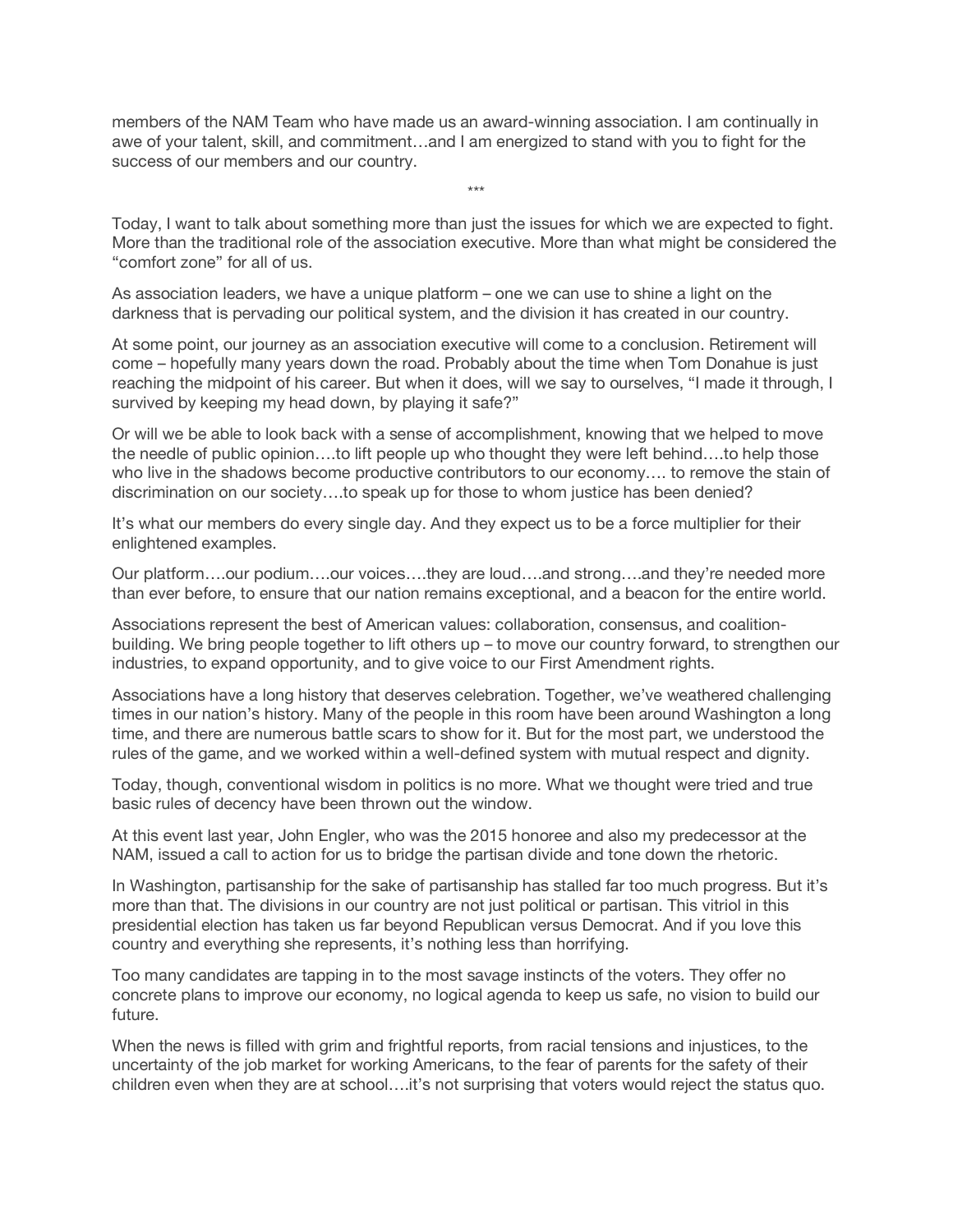They have good reason for thinking that Washington is broken, moves too slowly, and has forgotten them.

Too many candidates work overtime to seize upon this anger, but instead of building Americans up, they appeal to the least common denominator. Instead of celebrating our diversity, they exploit our differences. Instead of recognizing the enormous potential of the jobs and opportunity that businesses provide, they denigrate corporations and their leaders. Instead of standing tall for democracy, they deride America's civic institutions and leave our people wondering if some other system might somehow be better than the one that has enabled the expansion of liberty more than any other in the world.

To fix what ails us, we need ideas to build our economy, and inspiration to mend our collective soul…we do not need radical socialism…or pitchfork populism…or dividing us up based on class or race or religion or orientation.

So, what's it going to take?

For one, as association leaders, we have to affirm our commitment to the values – those four pillars – that make, and keep, America exceptional in the first place.

The first of these pillars is free enterprise: powerful market forces that drive innovation and growth better than any system ever conceived in the history of mankind.

The second is competitiveness: our ability to expand markets and succeed in the global economy.

The third is individual liberty: the creativity and entrepreneurship unleashed by protecting, defending and advancing the basic freedoms enshrined in our Constitution and Bill of Rights.

And the fourth, equal opportunity: our shared belief that every one of us, if given the chance, has the potential to contribute to the success of our companies, our communities and our country.

Unfortunately for us, many in our country think that associations are part of the problem, even though we are the voice for millions of Americans. And I submit to you that we will be very much part of the problem if we do not accept responsibility for using our might, our muscle, our influence to bring our nation back together.

It all starts with reaching out not only to others we represent, but also to those who want a better future for themselves, their children, and their communities. Explaining why we do what we do, and who we do it for. If we don't, the bullies and the demagogues will win...and America will suffer.

Now it may surprise you, but I wasn't exactly the star quarterback on my high school football team. And yes, I most definitely was the last kid to get picked for dodge ball, and I found myself doing most of the dodging. As an added bonus, I somehow thought that as a high school freshman it would be really cool if I carried a briefcase to school. So I can assure you that I've had plenty of experience with bullies and those who denigrate others.

I learned long ago, they tear down others because they have nothing positive to offer.

Well guess what? We do! And so do those we represent.

It's about telling the stories of our members. And it's about telling our stories as well. Me? I'm a son of the Heartland, born in the mill town of Chillicothe, Ohio. My views were formed on our farm in Circleville, where I raised cattle and experienced the pulse of rural and small town America…where neighbors look out for, and care about, each other.

What's your story? Where did you come from? Why do you care about the future of our country? How did your life experience influence your desire to advocate on behalf of others?